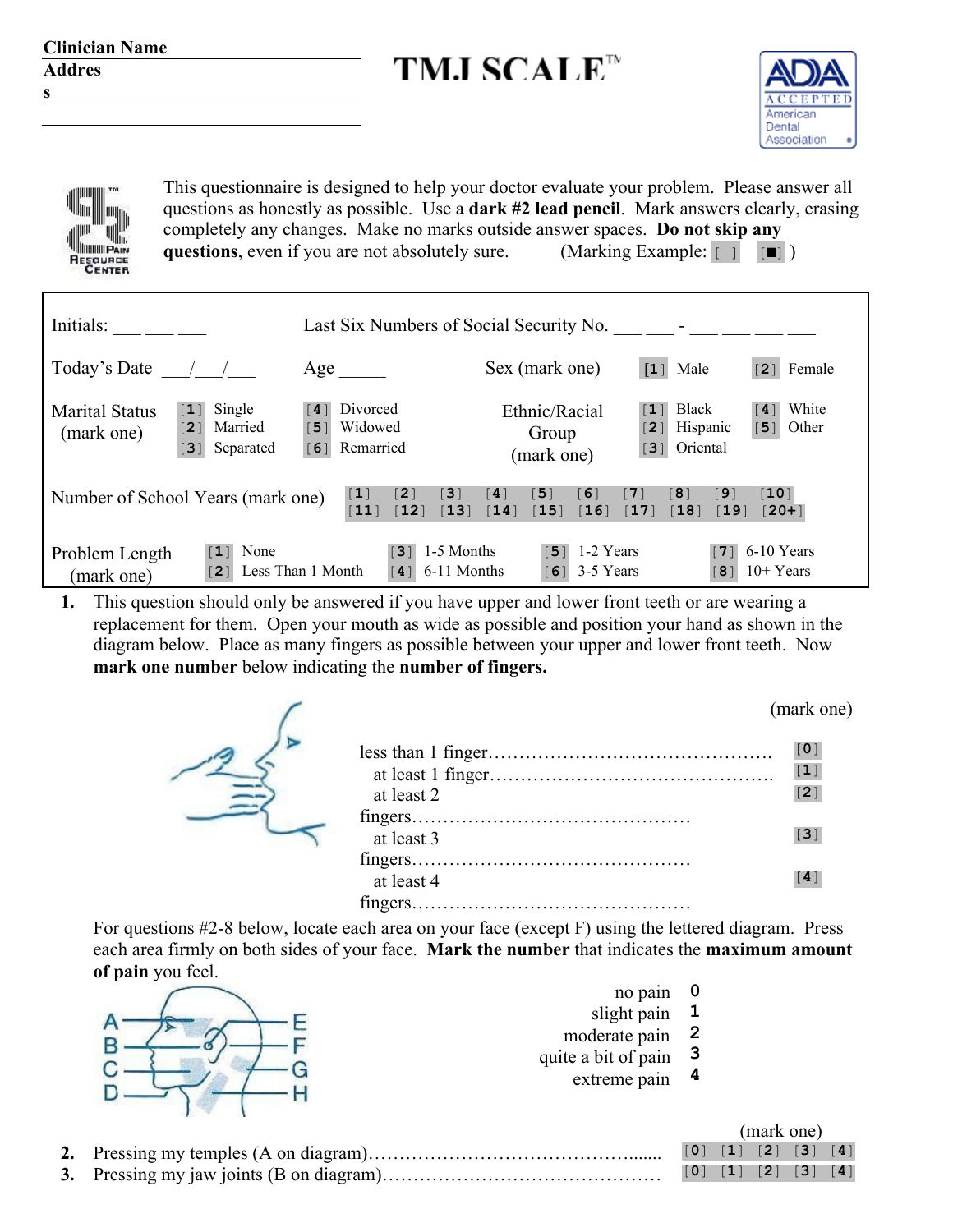|                                                         | [0] [1] [2] [3] [4] |                     |  |
|---------------------------------------------------------|---------------------|---------------------|--|
| 5. Pressing the muscles under the sides of my jaw (D on |                     | [0] [1] [2] [3] [4] |  |
|                                                         |                     |                     |  |
|                                                         | [0] [1] [2] [3] [4] |                     |  |
| 7. Pressing the back of my neck (G on diagram)          | [0] [1] [2] [3] [4] |                     |  |
| 8. Pressing the sides of my neck(H on                   |                     | [0] [1] [2] [3] [4] |  |
|                                                         |                     |                     |  |

S.R. Levitt M.D., Ph.D., T.F. Lundeen, D.M.D., M.W. McKinney, Ph.D. Copyright ©1984, 1987 Pain Resource Center, Inc. All Rights Reserved.

**Mark the number** which best describes **how much of the time** each statement below applies to you, using the following key:

> none of the time **0** a little of the time **1**

> quite a bit of time **3**

a moderate amount of time **2**

|     | all of the time<br>$\boldsymbol{4}$                                      |                     |                   |                   |                   |                   |  |
|-----|--------------------------------------------------------------------------|---------------------|-------------------|-------------------|-------------------|-------------------|--|
|     |                                                                          | (mark one)          |                   |                   |                   |                   |  |
| 9.  |                                                                          | [0]                 | $[1]$             | [2]               | $[3]$             | [4]               |  |
| 10. | My jaw must click or pop before I can open it<br>wide                    | $\lceil 0 \rceil$   | $[1]$             | [2]               | $[3]$             | [4]               |  |
| 11. | My jaw opens all the way without any sideways<br>movements               | $\lceil 0 \rceil$   | $[1]$             | [2]               | $[3]$             | [4]               |  |
| 12. |                                                                          | [0]                 | $[1]$             | $\lceil 2 \rceil$ | $\lceil 3 \rceil$ | $\lceil 4 \rceil$ |  |
| 13. | I have headaches which begin after seeing flashes of light or dark spots | $\lceil 0 \rceil$   | $\lceil 1 \rceil$ | $\lceil 2 \rceil$ | [3]               | $\lceil 4 \rceil$ |  |
| 14. | My jaw moves                                                             | $\lceil$ 0 $\rceil$ | $[1]$             | [2]               | $[3]$             | [4]               |  |
| 15. | I have health problems which haven't responded to<br>treatment           | [0]                 | $[1]$             | [2]               | $[3]$             | [4]               |  |
| 16. |                                                                          | [0]                 | $[1]$             | $\lceil 2 \rceil$ | $\lceil 3 \rceil$ | $\lceil 4 \rceil$ |  |
| 17. |                                                                          | [0]                 | $[1]$             | [2]               | [3]               | [4]               |  |
| 18. | I have headaches which are made worse by bright                          | [0]                 | $[1]$             | [2]               | $[3]$             | [4]               |  |
| 19. | It hurts my teeth when I                                                 | $\lceil$ 0 $\rceil$ | $[1]$             | [2]               | $[3]$             | [4]               |  |
| 20. | I have muscle or joint pain in areas other than my head or neck          | [0]                 | $\lceil 1 \rceil$ | [2]               | $\lceil 3 \rceil$ | $\lceil 4 \rceil$ |  |
| 21. | I can move my jaw more to one side than the                              | [0]                 | $\lceil 1 \rceil$ | [2]               | $[3]$             | $\lceil 4 \rceil$ |  |
| 22. |                                                                          | $\lceil 0 \rceil$   | $\lceil 1 \rceil$ | [2]               | $\lceil 3 \rceil$ | $\lceil 4 \rceil$ |  |
| 23. |                                                                          | [0]                 | $[1]$             | [2]               | $[3]$             | [4]               |  |
| 24. | I feel sad and                                                           | [0]                 | $[1]$             | $[2]$             | $[3]$             | [4]               |  |
| 25. |                                                                          | [0]                 | $[1]$             | [2]               | $[3]$             | [4]               |  |
| 26. |                                                                          | $\lceil 0 \rceil$   | $\lceil 1 \rceil$ | [2]               | $[3]$             | [4]               |  |
| 27. | I have jaw pain which gets worse the more I move my jaw                  | [0]                 | $[1]$             | [2]               | $[3]$             | $[4]$             |  |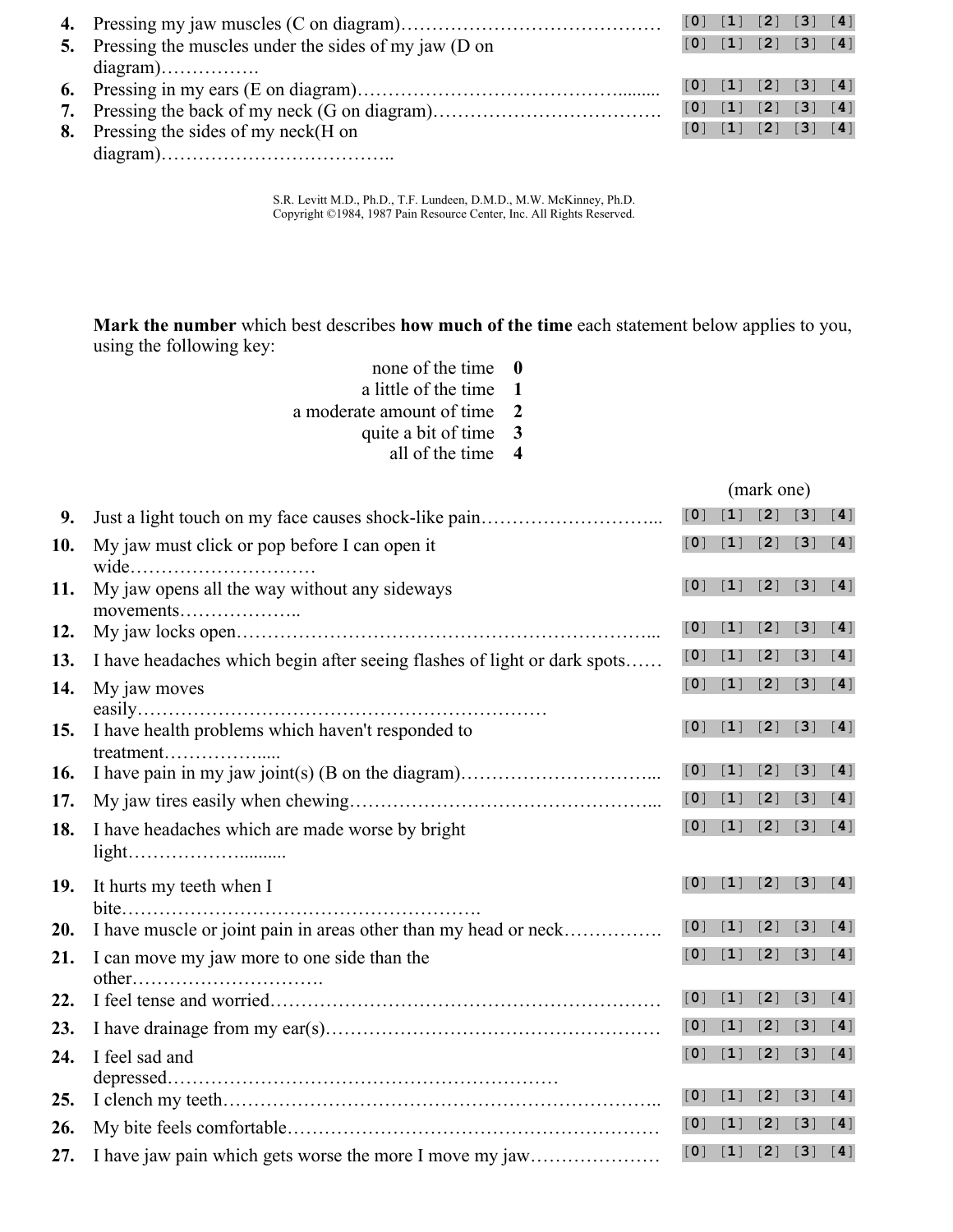|            | 28. It is difficult to find a comfortable position for my                                                | $\lceil 0 \rceil$ | $\lceil 1 \rceil$                                                 | $[2] [3]$                                                           |                                                                   | [4]               |
|------------|----------------------------------------------------------------------------------------------------------|-------------------|-------------------------------------------------------------------|---------------------------------------------------------------------|-------------------------------------------------------------------|-------------------|
| <b>29.</b> | I have pain in my ear(s) (E on                                                                           | $\lceil$ 0        | $\lceil 1 \rceil$                                                 | $\begin{bmatrix} 2 \end{bmatrix} \begin{bmatrix} 3 \end{bmatrix}$   |                                                                   | [4]               |
| <b>30.</b> |                                                                                                          | [0]               | $\lceil 1 \rceil$                                                 | [2]                                                                 | $\left[3\right]$                                                  | [4]               |
| 31.        |                                                                                                          | [0]               |                                                                   | $\begin{bmatrix} 1 \end{bmatrix}$ $\begin{bmatrix} 2 \end{bmatrix}$ | $\lceil 3 \rceil$                                                 | [4]               |
| 32.        | During my life, I've had many different painful<br>$disorders \dots \dots \dots \dots \dots \dots \dots$ |                   |                                                                   | [0] [1] [2] [3] [4]                                                 |                                                                   |                   |
|            | 33. I have facial pain which comes on suddenly like electric shocks                                      | [0]               |                                                                   | [1] [2] [3]                                                         |                                                                   | [4]               |
| 34.        | I can open my mouth as far as possible without                                                           | $\lceil 0 \rceil$ |                                                                   | [1] [2] [3] [4]                                                     |                                                                   |                   |
| <b>35.</b> |                                                                                                          | $\lceil 0 \rceil$ | $\lceil 1 \rceil$                                                 | [2]                                                                 | $\left[3\right]$                                                  | [4]               |
| 36.        | My jaw makes a grating or grinding noise when it opens and closes                                        | $\lceil 0 \rceil$ |                                                                   | [1] [2] [3]                                                         |                                                                   | [4]               |
| 37.        |                                                                                                          | [0]               | $\begin{bmatrix} 1 \end{bmatrix} \begin{bmatrix} 2 \end{bmatrix}$ |                                                                     | $\begin{bmatrix} 3 \end{bmatrix} \begin{bmatrix} 4 \end{bmatrix}$ |                   |
|            |                                                                                                          | $\lceil 0 \rceil$ | $\begin{bmatrix} 1 \end{bmatrix} \begin{bmatrix} 2 \end{bmatrix}$ |                                                                     | $\left[3\right]$                                                  | $\lceil 4 \rceil$ |

**2**

**Mark the number** which best describes **how much of the time** each statement below applies to you, using the following key:

| none of the time            | $\mathbf{0}$   |
|-----------------------------|----------------|
| a little of the time        | -1             |
| a moderate amount of time 2 |                |
| quite a bit of time         | 3              |
| all of the time             | $\overline{4}$ |

(mark one) **39.** My jaw clicks or pops when I chew…………………………………………. [**0**] [**1**] [**2**] [**3**] [**4**] **40.** I can bite down hard without pain in my jaw………………………………... [**0**] [**1**] [**2**] [**3**] [**4**] **41.** One painful problem is followed by another………………………………… [**0**] [**1**] [**2**] [**3**] [**4**] **42.** I have jaw pain which makes me feel sick and feverish…………………….. [**0**] [**1**] [**2**] [**3**] [**4**] **43.** I grind my teeth during the day……………………………………………… [**0**] [**1**] [**2**] [**3**] [**4**] **44.** I have numb areas on my face……………………………………………….. [**0**] [**1**] [**2**] [**3**] [**4**] **45.** I use nerve pills, sleeping pills, or alcohol for relief………………………… [**0**] [**1**] [**2**] [**3**] [**4**] **46.** I can move my jaw smoothly………………………………………………... [**0**] [**1**] [**2**] [**3**] [**4**] **47.** I can chew without bumping my teeth unexpectedly………………………... [**0**] [**1**] [**2**] [**3**] [**4**] **48.** I have a feeling of pins and needles on my face……………………………... [**0**] [**1**] [**2**] [**3**] [**4**] **49.** I have pain in my jaw muscles (C on diagram)……………………………… [**0**] [**1**] [**2**] [**3**] [**4**] **50.** I have pain in the back of my neck (G on diagram)…………………………. [**0**] [**1**] [**2**] [**3**] [**4**] **51.** Over the years, I've been under a lot of stress……………………………….. [**0**] [**1**] [**2**] [**3**] [**4**] **52.** My jaw twitches or jerks uncontrollably…………………………………….. [**0**] [**1**] [**2**] [**3**] [**4**]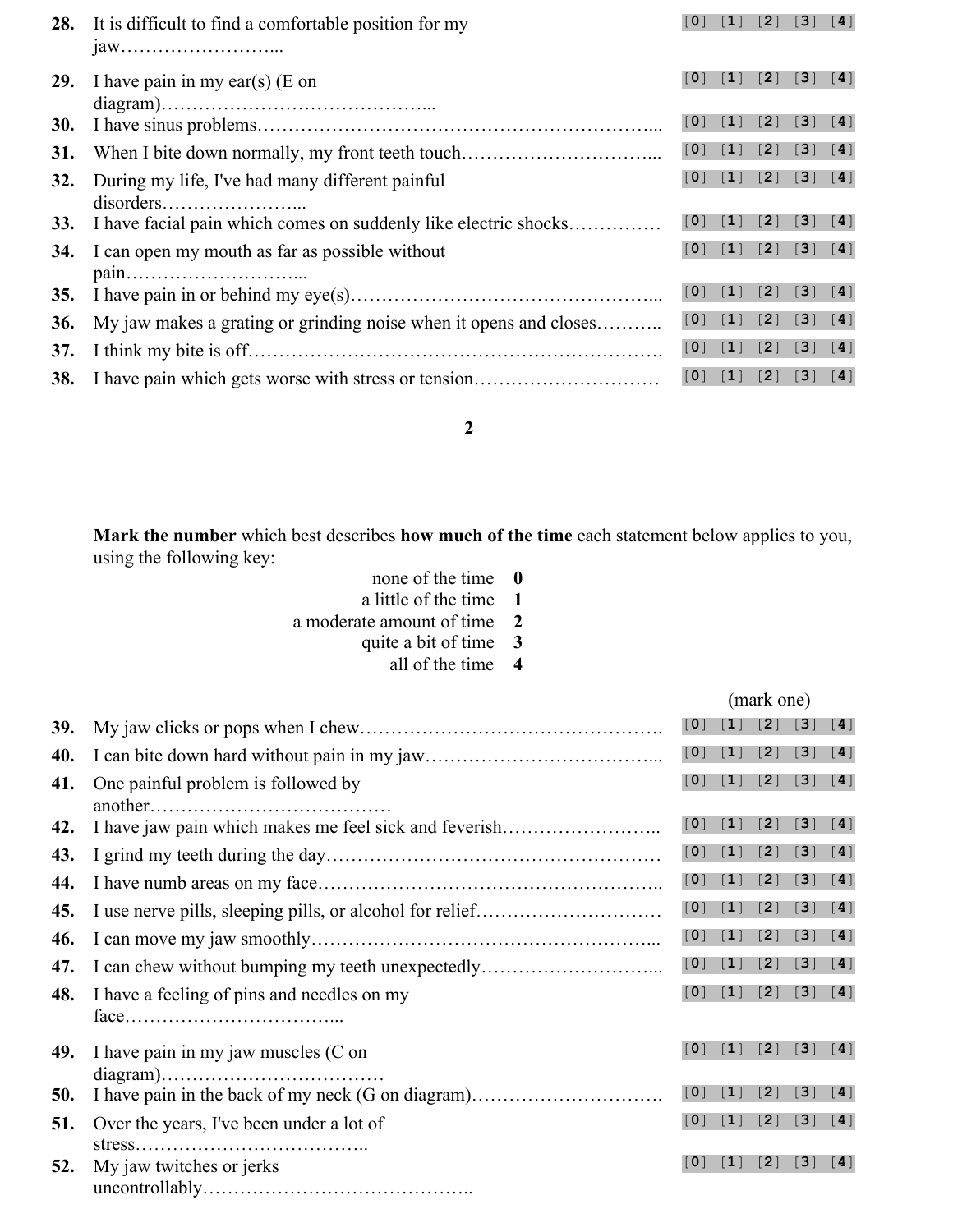| 53. | When I bite down normally, my back teeth touch                           | [0]               | $\lceil 1 \rceil$ | $\lceil 2 \rceil$ | $\lceil 3 \rceil$                             | [4]                |
|-----|--------------------------------------------------------------------------|-------------------|-------------------|-------------------|-----------------------------------------------|--------------------|
| 54. |                                                                          | [0]               | $\lceil 1 \rceil$ | [2]               | $\lceil 3 \rceil$                             | $\left[ 4 \right]$ |
| 55. | A light touch on one side of my face causes shock-like pain on the other | [0]               | $\lceil 1 \rceil$ | [2]               | $\lceil 3 \rceil$                             | [4]                |
| 56. |                                                                          | $\lceil 0 \rceil$ | $\lceil 1 \rceil$ | [2]               | $[3]$                                         | $\lceil 4 \rceil$  |
| 57. | I have pain which gets worse with certain people or situations           | $\lceil 0 \rceil$ | $[1]$             | $[2]$             | $[3]$                                         | [4]                |
| 58. | I have pain in the side(s) of my neck (H on                              | $\lceil 0 \rceil$ | $\lceil 1 \rceil$ |                   | [2] [3] [4]                                   |                    |
| 59. |                                                                          | [0]               | $[1]$             | [2]               | $\left[3\right]$                              | [4]                |
| 60. |                                                                          | [0]               | $[1]$             | $[2]$             | $[3] [4]$                                     |                    |
| 61. |                                                                          | $\lceil 0 \rceil$ | $[1]$             | [2]               | $[3]$                                         | [4]                |
| 62. | Other people notice noise from my jaw when I                             | $\lceil 0 \rceil$ | $\lceil 1 \rceil$ | [2]               | $\left[\begin{array}{c} 3 \end{array}\right]$ | [4]                |
| 63. |                                                                          | [0]               | $\lceil 1 \rceil$ | [2]               | [3]                                           | [4]                |
| 64. | I have health problems which seem to be getting                          | $\lceil 0 \rceil$ | $[1]$             |                   | $[2] [3]$                                     | [4]                |
| 65. | I have pain in the muscles under my jaw (D on                            | $\lceil$ 0        | $\lceil 1 \rceil$ | $[2]$             | $[3]$                                         | [4]                |
| 66. |                                                                          | [0]               | $[1]$             | [2]               | [3]                                           | [4]                |
| 67. |                                                                          | $\lceil 0 \rceil$ | $\lceil 1 \rceil$ | [2]               | [3]                                           | [4]                |
| 68. | I can open my mouth as wide as I used                                    | [0]               | $\lceil 1 \rceil$ | [2]               | $[3]$                                         | [4]                |
|     |                                                                          |                   |                   |                   |                                               |                    |

**3**

**Mark the number** which best describes **how much of the time** each statement below applies to you, using the following key:

| none of the time $\theta$   |  |
|-----------------------------|--|
| a little of the time 1      |  |
| a moderate amount of time 2 |  |
| quite a bit of time 3       |  |

all of the time **4**

|     |                                                                        | (mark one)        |                   |                                                                     |                     |     |
|-----|------------------------------------------------------------------------|-------------------|-------------------|---------------------------------------------------------------------|---------------------|-----|
| 69. | The way my back teeth fit seems to be                                  |                   |                   |                                                                     | [0] [1] [2] [3] [4] |     |
|     |                                                                        |                   |                   |                                                                     |                     |     |
|     |                                                                        | [0]               | [1] [2] [3]       |                                                                     |                     | [4] |
|     | <b>71.</b> I have head or facial pain which gets worse when I bend     |                   |                   |                                                                     | [0] [1] [2] [3] [4] |     |
|     |                                                                        |                   |                   |                                                                     |                     |     |
| 72. | When I touch one side of my face, the other side gets                  | [0]               |                   |                                                                     | [1] [2] [3] [4]     |     |
|     |                                                                        |                   |                   |                                                                     |                     |     |
|     | <b>73.</b> My jaw gets stuck and won't open all the                    | $\lceil 0 \rceil$ |                   |                                                                     | [1] [2] [3] [4]     |     |
|     |                                                                        |                   |                   |                                                                     |                     |     |
| 74. | The only real problems in my life are problems with my physical health | [0]               | $\lceil 1 \rceil$ | $\begin{bmatrix} 2 \end{bmatrix}$ $\begin{bmatrix} 3 \end{bmatrix}$ |                     | [4] |
| 75. | I've had conflicting doctors' opinions about health problems           | [0]               | [1] [2] [3]       |                                                                     |                     | [4] |
| 76. |                                                                        |                   |                   |                                                                     | [0] [1] [2] [3] [4] |     |
| 77. | I have facial pain which gets worse in cold                            | $\lceil 0 \rceil$ |                   |                                                                     | [1] [2] [3] [4]     |     |
|     |                                                                        |                   |                   |                                                                     |                     |     |